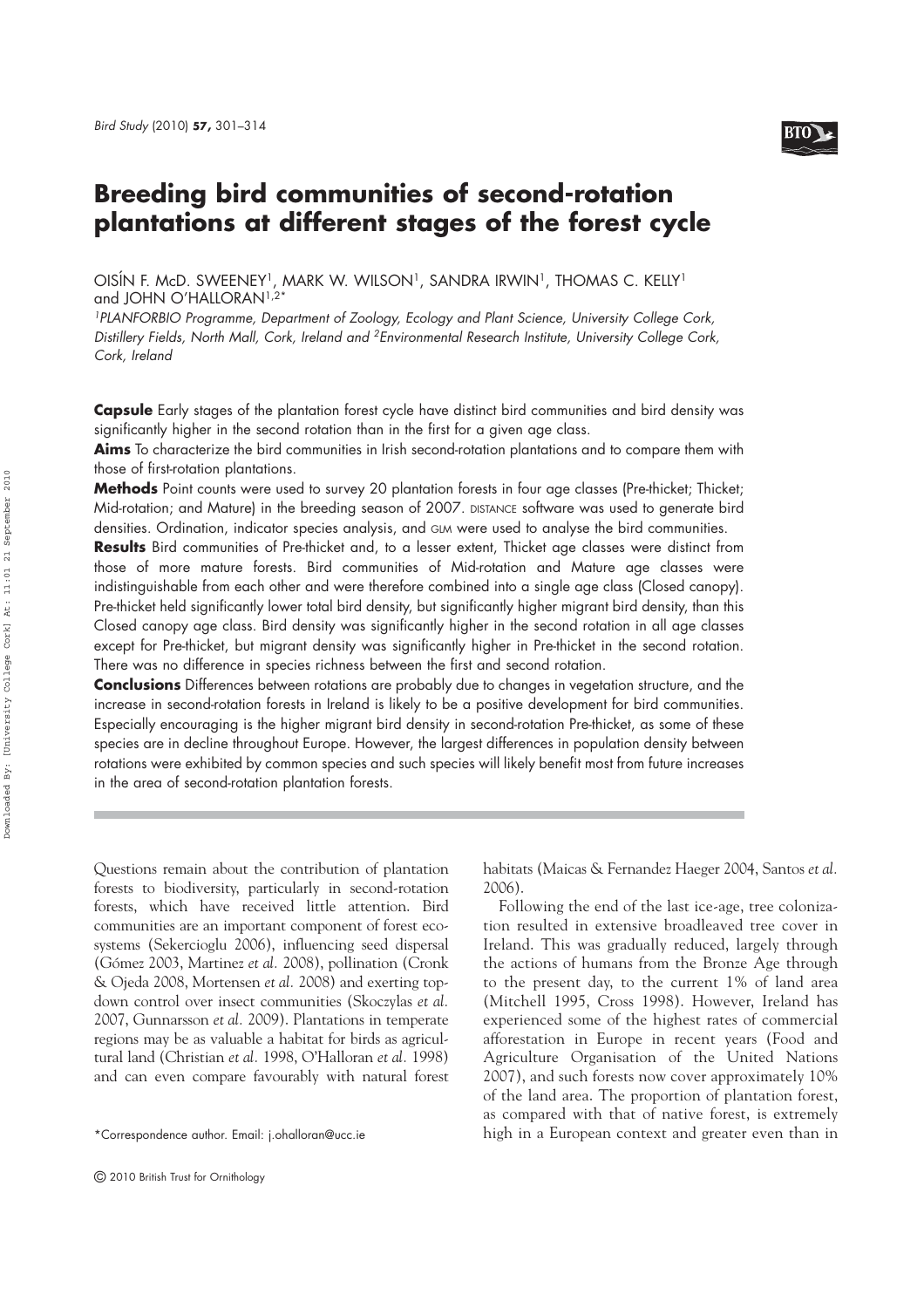Britain (Forest Europe 2007). Almost 75% of plantations are composed of non-native conifers, with Sitka Spruce *Picea sitchensis*, accounting for over 50% of the forest area (Forest Service 2007). Although afforestation is ongoing (Forest Service 2007), many stands are reaching commercial maturity (approximately 35–50 years) and will soon be harvested. As there is a legal requirement in Ireland to restock felled areas (Forest Service 2000), these sites will be subsequently replanted and second-rotation forests will eventually come to characterize the forest estate. Ireland, therefore, provides an ideal opportunity to investigate the bird communities of second-rotation plantation forests.

Bird communities in first-rotation plantations change across the forest cycle. Species typical of open habitats, including many migrants, are present in young stands and are replaced by more generalist and forest-adapted species as forests mature (Humphrey *et al.* 2003, Wilson *et al.* 2006). Globally, non-native plantations can support populations of some important bird species (Brockerhoff *et al.* 2008), and this is true of Irish plantations (Wilson *et al.* 2009). Few studies have explicitly investigated bird communities in second-rotation plantations (Bibby *et al.* 1985, Patterson *et al.* 1995), and such information is important to inform management decisions as second-rotation plantations will inevitably increase world-wide, potentially influencing bird communities.

In this paper, we investigate the bird communities of second-rotation plantation forests in four different age classes in terms of species richness, total bird density and migrant bird density. This study has three key aims:

- 1. To characterize the bird community of four age classes in second-rotation plantation forests.
- 2. To explore vegetation structure as a possible explanation for any observed differences.
- 3. To compare the bird communities in four age classes between first- and second-rotation plantation forests.

### **METHODS**

## **Study sites**

arcgis (ESRI ArcMap V3.2 & 9.2) was used to identify second-rotation plantations of Pre-thicket (5 years), Thicket (8–15 years), Mid-rotation (20–30 years) and commercially mature, referred to hereafter as Mature (30–50 years) age classes. A forestry database was provided by Coillte Teoranta, the Irish semi-state forestry body. A total of 20 plantations were surveyed, comprising five forests from each age class. A clustered approach was used where four sites (one from each age class) were located in close proximity to minimize the potential influence of abiotic and climatic variation. It should be noted that this project is a continuation of earlier work that studied the biodiversity of first-rotation plantations (Iremonger *et al.* 2006). Therefore, second-rotation plantations were selected that resembled, as closely as possible, the previous land-use of first-rotation plantations. This was so that any differences that were observed between rotations were not confounded by large variations in site productivity. Clusters were located to ensure a representative geographical spread across the country (Fig. 1). Sitka Spruce was the primary plantation tree (>90%) in all sites. All fieldwork was undertaken during the breeding season of 2007.

#### **Point counts**

Birds were surveyed using point counts (Bibby *et al.* 2000). Six point counts were located in each forest and were randomly placed a minimum of 100 m apart in edge and interior habitat. Points were located in the field using a global positioning system (Garmin GPS76). Counts were conducted on days without strong wind (less than Beaufort scale 4) or persistent rain. Each point was surveyed twice: once early in the breeding season (April–May) and once later (May–June). This study was carried out as part of a large-scale project on the biodiversity of plantation forests and, because time was limiting, it was necessary to survey forests in both the morning and afternoon. Therefore, one of the visits was carried out between 08:00 and 11:00 hours, and the other between 14:00 and 17:00 hours. Each point received both a morning and an afternoon count. This approach has been used before and may help to reduce any diurnal bias owing to particular species being more or less active at a particular time of day (Wilson *et al.* 2006). Point counts lasted for 10 minutes, during which time all birds seen and heard within 50 m of the observer were recorded and their distances from the observer noted. Bird distances were usually estimated, but a Bushnell range finder was used where possible.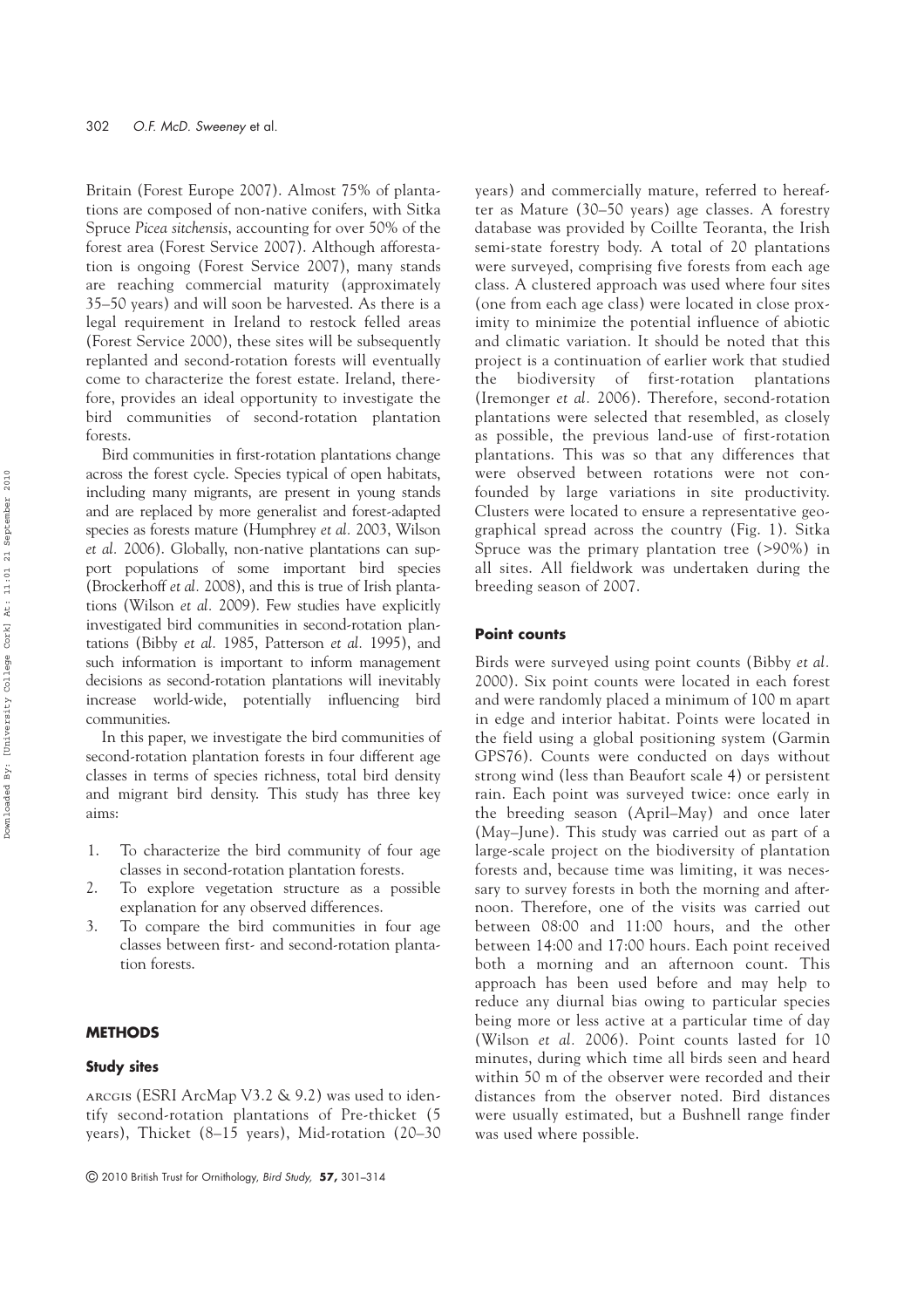

Figure 1. Distribution of study clusters throughout Ireland. ▲, Pre-thicket; O, Thicket; □, Mid-rotation; ◇, Mature.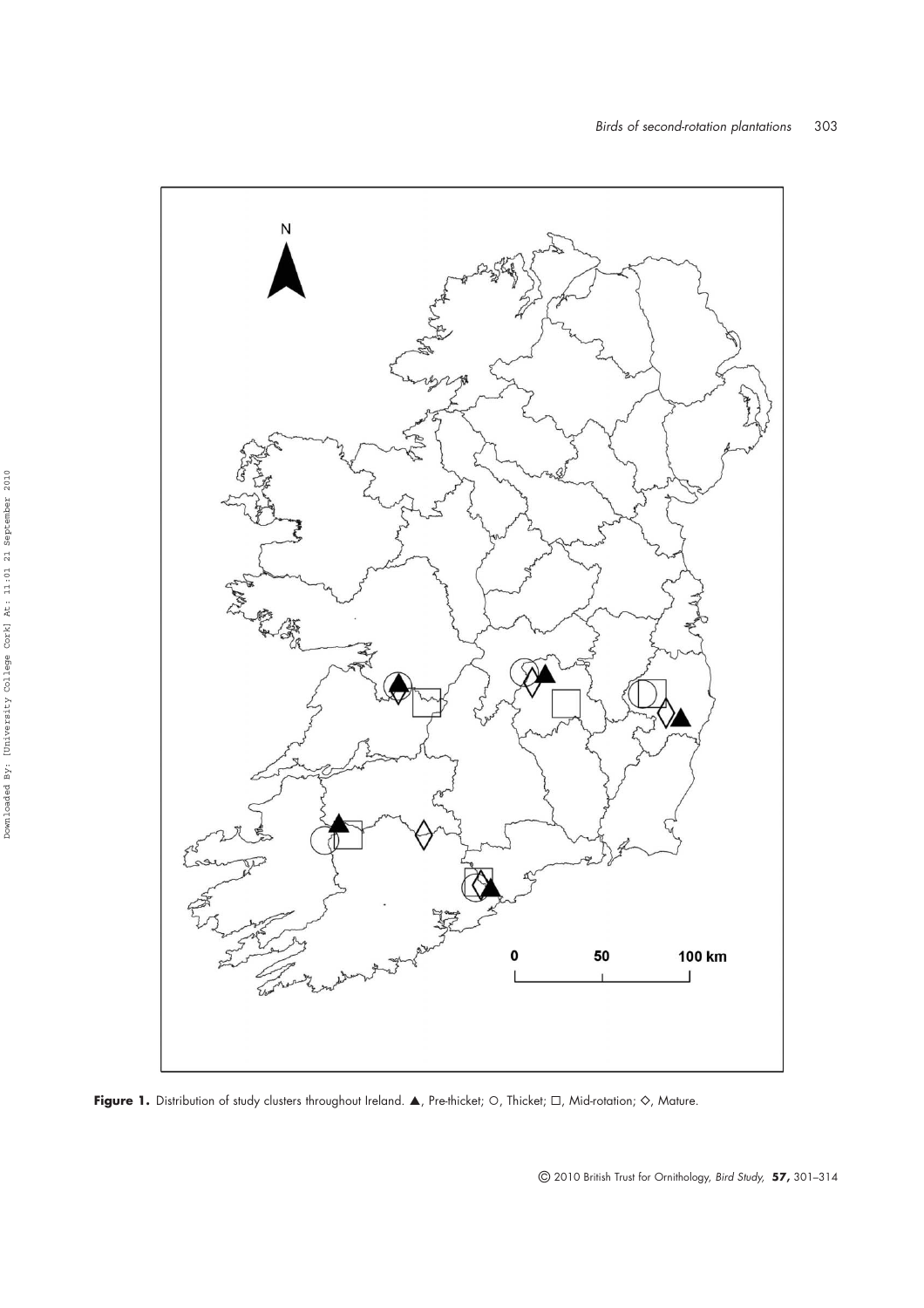# **Bird communities**

Bird communities were characterized in terms of community composition, species richness and total population density (expressed as number per hectare). Species richness was calculated as the cumulative number of species recorded at each site between the two visits. Owing to their significance from a conservation perspective, and their importance to the breeding bird fauna of temperate regions, migrant species were analysed both as a component of total bird density and separately. Six migrant species were recorded in this study: Blackcap *Sylvia atricapilla*, Common Chiffchaff *Phylloscopus collybita*, Common Cuckoo *Cuculus canorus*, Common Grasshopper Warbler *Locustella naevia*, Common Whitethroat *Sylvia communis*, and Willow Warbler *Phylloscopus trochilus*.

Individuals that were detected in flight were excluded from analysis, along with individuals of the Corvidae (with the exception of Eurasian Jay *Garrulus glandarius*), Hirundinidae and Motacillidae as their presence cannot be assumed to indicate a breeding association with forests.

#### **Vegetation recording at the point count scale**

Vegetation variables were estimated visually in a 30-m radius from each point and expressed as percentage cover. These variables included canopy cover and height, cover and height of the understorey (a vegetation layer taller than the shrub layer but beneath the canopy), shrub cover (woody vegetation under 2 m), field cover (non-woody vegetation under 2 m in height), ground cover (mosses and liverworts) and needle litter cover. For each of these variables, the mean value across both visits was calculated for each point. The value for each site was calculated as the mean percentage cover from all point counts.

#### **Density estimation and data analysis**

DISTANCE (Thomas *et al.* 2006) was used to derive species densities from field observations. Both the identity of a species (Alldredge *et al.* 2007) and the habitat in which it is observed (Schieck 1997) may affect the detectability of birds. Ideally, each species– habitat combination should therefore be analysed using a separate detection function, but we did not have enough bird observations for each species to achieve this. Each species was therefore assigned to one of four species detection groups (Table 1 ), which depended on the method of detection, the distribution of detections in five 10-m distance bands and knowledge of the species' ecology. Therefore, species in the same detection group were judged to have roughly similar detectability. We analysed Pre-thicket and Thicket separately as these age classes differed considerably in structure from each other and from more mature age classes, and analysed Mid-rotation and Mature together as these age classes were similar in terms of forest structure. aic was used to select between four models for fitting of the detection function: Uniform + Cosine, Uniform + Polynomial, Half normal + Hermite and Hazard-rate + Cosine (as recommended by Buckland *et al.* [2001]). For each site, the population densities of all species for both the early and late counts were calculated, and the density of a species taken as the maximum of these two values.

A non-parametric Kruskal–Wallis with Dunn's posthoc test was used to investigate differences in species richness, total bird density and migrant density among the different age classes as these data did not meet the assumptions of parametric statistics. Statistical analyses were carried out in BRODGAR (Highland Statistics Ltd., Newburgh, UK), spss V12.0.1 (SPSS Inc., Chicago, IL) or by hand.

Non-metric multidimensional scaling (NMS; see Endnote a) using species densities was used to compare the species composition between age classes as it can deal with non-normal and zero-rich data (McCune & Grace 2002). The biplot function was used to plot the vegetation data onto the ordination of species densities to visualize the environmental gradient between sites. Indicator species analysis (Dufrene & Legendre 1997) was used to determine which species characterized each age class. Indicator values were derived from the relative abundance and relative frequency of the species in each age class to produce an indicator value. This value was then tested for statistical significance using a Monte Carlo test. Only species with an indicator value of  $\geq$  40% and with  $P < 0.05$  were considered. Ordination and indicator species analyses were conducted using pc-ord (McCune & Mefford 2006).

Rank-abundance curves were used to investigate differences in bird community structure in a particular forest age class. The slope of a rank-abundance curve is an indicator of the evenness of a community, shallower slopes indicating more even communities (Magurran 2004). The slopes of the rank abundance curves in a particular age class were compared in turn using a Kolmogorov–Smirnov two-sample test.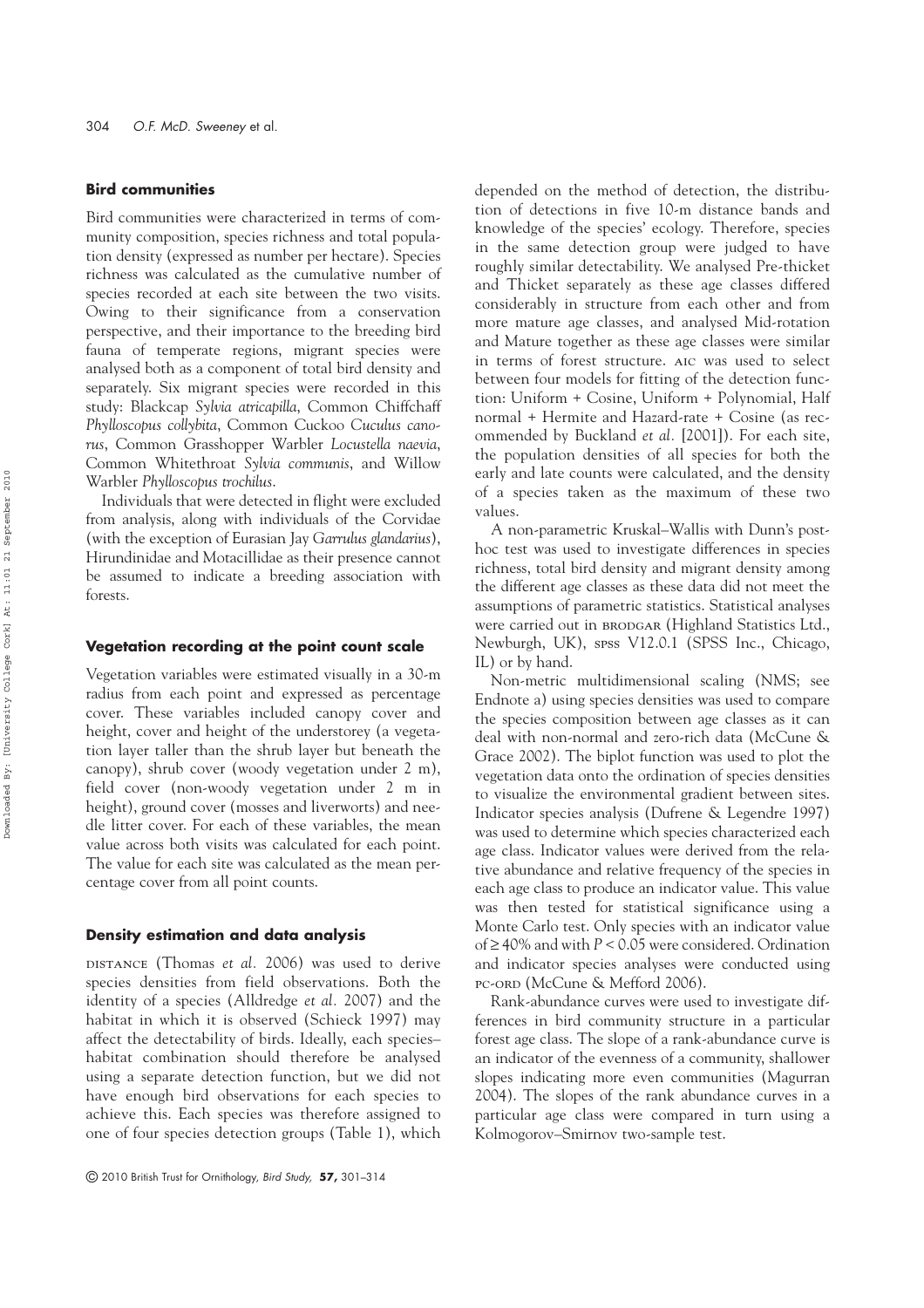|                            |                                     |        |                                             | Pre-thicket                                                     |                                                                                  | Thicket                                         |                                                                                                                        | Mid-rotation                                                        |                                               | Mature                                |                                                       |
|----------------------------|-------------------------------------|--------|---------------------------------------------|-----------------------------------------------------------------|----------------------------------------------------------------------------------|-------------------------------------------------|------------------------------------------------------------------------------------------------------------------------|---------------------------------------------------------------------|-----------------------------------------------|---------------------------------------|-------------------------------------------------------|
| Species                    | Scientific name                     | SG     | je (%)<br>lation<br>Annual<br>chang<br>popu | rotation<br>First                                               | Second<br>rotation                                                               | otation<br>First                                | rotation<br>Second                                                                                                     | otation<br>First                                                    | rotation<br>Second                            | otation<br>First                      | rotation<br>Second                                    |
|                            |                                     |        |                                             |                                                                 |                                                                                  |                                                 |                                                                                                                        |                                                                     |                                               |                                       |                                                       |
| Blackbird                  | Turdus merula                       |        | $\breve{+}$                                 | 34<br>$\circ$<br>$+1$<br>$\frac{8}{4}$<br>$\circ$               | $\infty$<br>$\frac{1}{\circ}$<br>$+1$<br>0.53                                    | 63<br>$\circ$<br>$\pm$<br>45<br>$\sim$          | $\circ$<br>ω.<br>$\circ$<br>$+1$<br>1.31                                                                               | $\theta$<br>ö<br>$\pm$<br>$\frac{4}{6}$<br>$\overline{\phantom{0}}$ | $\pm$<br>$\frac{1}{2}$                        | $^{\circ}$<br>Ö<br>$\frac{6}{7}$<br>ö | $0.19$<br>$0.79$<br>$\pm$<br>0.40                     |
| Blackcap (M)               | Sylvia atricapilla                  |        | $08*$<br>$\frac{6}{1}$                      | $\overline{5}$<br>$\circ$<br>$+1$                               | 0.06<br>$\pm$<br>0.06                                                            | 0.12<br>$+$                                     | $\infty$<br>$\overline{O}$ .2<br>$\ddot{}$<br>0.35                                                                     | 0.46<br>$^{\rm +}$<br>0.46                                          | 0.39<br>$\pm$<br>0.89                         | $+$ $\circ$ $\circ$                   | $\ddot{}$<br>0.32                                     |
| Blue Tit                   | Cyanistes caeruleus                 |        | $57*$<br>$\overline{+}$                     | 0.08<br>$\overline{+}$                                          |                                                                                  | 0.38<br>$\overline{+}$                          | ∘<br>$\sum_{i=1}^{n}$<br>$\circ$<br>$\ddot{}$<br>1.14                                                                  | 0.06<br>$\ddot{}$<br>0.06                                           | 36<br>$\circ$<br>$+1$<br>36<br>Ö              |                                       | $\infty$<br>$rac{4}{3}$<br>$\ddot{}$<br>48<br>$\circ$ |
| <b>Bullfinch</b>           | Pyrrhula pyrrhula                   |        | 66*<br>$\frac{1}{2}$                        | 0.17<br>$\pm$<br>385<br>385                                     | $\overline{0}$ . 1<br>$+$<br>$\overline{0.11}$                                   | 0.35<br>$+$<br>0.38<br>0.38<br>0.73             |                                                                                                                        | 0.08<br>$+1$<br>0.08                                                | 0                                             | $\infty$<br>ö<br>$+1$<br>0.08         |                                                       |
| Chaffinch                  | Fringilla coelebs                   |        | $\overline{a}^*$<br>$\overline{a}$          | 0.48<br>$\pm$                                                   | 0.33<br>$\ddot{}$<br>1.69                                                        | 0.96<br>$\pm$<br>3.34                           | 1.26<br>$+1$<br>8.52                                                                                                   | 1.80<br>$\pm$<br>6.17                                               | $2.61 \pm 0.67$                               | 0.67<br>$\ddot{+}$<br>5.79            | 0.92<br>$+1$<br>4.51                                  |
| Chiffchaff (M)             | Phylloscopus collybita              |        | ု                                           | 0.17<br>$+$<br>$0.82$<br>0.026                                  | 0.06<br>$\ddot{}$<br>0.06                                                        | 0.55<br>$\ddot{}$<br>0.66                       | 0.38<br>$+1$<br>0.92                                                                                                   | $\equiv$<br>$\circ$<br>$\ddot{}$<br>0.26                            | $0.5 \pm 0.14$                                | 0.07<br>$\overline{+}$<br>0.16        | 0.05<br>$\ddot{}$<br>0.05                             |
| Coal Tit                   | Periparus ater                      | 4      | $\infty^*$<br>$\ddot{z}$                    | 26<br>$\circ$<br>$+$                                            | 0.42<br>$+1$<br>0.84                                                             | 0.53<br>$+$<br>54<br>$\overline{ }$             | 78<br>$.30 \pm 2.1$<br>$\bar{\mathbf{2}}$                                                                              | $\overline{2}$<br>$+$<br>$\overline{0}$<br>$\overline{4}$           | $18.64 \pm 2.96$                              | 0.27<br>$\ddot{+}$<br>4.42            | $\frac{8}{18}$<br>$\dot{\gamma}$<br>$15.44 \pm$       |
| Cuckoo (M)                 | Cuculus canorus                     |        | $\overline{78}$<br>$\overline{+}$           |                                                                 |                                                                                  | $\circ$                                         |                                                                                                                        | $\circ$                                                             | $0.12 \pm 0.12$<br>$0.95 \pm 0.28$            | $\circ$                               |                                                       |
| Dunnock                    | Prunella modularis                  |        | $\mathcal{L}$<br>ç                          | $\overline{2}$<br>$\circ$<br>$+$<br>46<br>$\circ$               | 54<br>ö<br>$+1$<br>1.61                                                          | 0.48<br>$+1$<br>$\boldsymbol{\mathop{\sim}}$    | 0.91<br>$\ddot{}$<br>$\overline{47}$<br>က                                                                              | $\infty$<br>ö<br>$+$<br>0.13                                        |                                               |                                       |                                                       |
| Goldcrest                  | Regulus regulus                     | 4      | $63*$<br>$\ddot{z}$                         | 0.85<br>$+1$<br>1.46                                            | 0.22<br>$+1$<br>0.33                                                             | $\frac{1.05}{0.10}$<br>$\pm$<br>3.64            | SO<br>$11.33 \pm 2$                                                                                                    | $\tilde{\mathcal{L}}$<br>Ö<br>9.00                                  | ± 3.15<br>24.72                               | $\overline{5}$<br>$\sim$<br>9.19      | $\infty$<br>3<br>$+$<br>SO<br>20.                     |
| Goldfinch                  | Carduelis carduelis                 | S      | $87*$<br>$\ddot{\phi}$                      | 0.23<br>$+1$<br>0.23                                            | 0.09<br>$+1$<br>0.09                                                             | $\circ$<br>$\overline{C}$                       | $\circ$                                                                                                                | $H$ $\circ$ $\circ$                                                 | $\circ$ $\circ$                               | $H$ $\circ$ $\circ$                   | $\circ$                                               |
| Warbler (M)<br>Grasshopper | Locustella naevia                   |        | $\overline{12}$<br>7                        | $\mathcal{S}^{\circ}$<br>$\circ$<br>$+$                         | $\overline{0}$ . $\overline{1}$<br>$+$<br>0.11                                   | $+1$ $\circ$                                    |                                                                                                                        |                                                                     |                                               |                                       |                                                       |
| Great Tit                  | Parus major                         |        | ÷.                                          | 0.12<br>$\pm$<br>0.12                                           | ო<br>$\frac{1}{\circ}$<br>$\pm$<br>0.44                                          | 0.27<br>$\ddot{}$<br>0.27                       | 5<br>$\frac{1}{\circ}$<br>H<br>0.36                                                                                    | 0.18<br>$\pm$<br>0.53                                               | 0.05<br>$\pm$<br>05<br>ö                      | 0.09<br>0.09                          | 0.17<br>$\pm$<br>33<br>$\circ$                        |
| Greenfinch                 | Carduelis chloris                   | က      | Ţ                                           | $\circ$                                                         | $\circ\circ$                                                                     | 0.53<br>$\ddot{}$<br>S<br>5<br>$\circ$          |                                                                                                                        | $\circ$                                                             |                                               | $+$ $\circ$ $\circ$                   |                                                       |
| Jay                        | Garrulus glandarius                 | $\sim$ | ₽                                           |                                                                 |                                                                                  |                                                 | 2<br>2<br>$\circ$<br>$+1$<br>0.23                                                                                      |                                                                     | 0.16<br>$+1$<br>0.26                          |                                       | 0.26<br>$+$<br>0.54                                   |
| Lesser Redpoll             | Carduelis cabaret                   | က      | $72*$<br>$+12$                              | 0.37<br>$\ddot{}$<br>1.92                                       | 0.17<br>$\ddot{}$<br>0.54                                                        | 84<br>ö<br>$+$<br>$\overline{4}$<br>$\sim$      | $\circ\circ$                                                                                                           | 0.22<br>0.37                                                        |                                               | 0.20<br>0.35                          |                                                       |
| Linnet                     | Carduelis cannabina                 | က      | $88$                                        | 56.<br>$\circ$<br>$\ddot{}$<br>1.07                             | 0.60<br>$\ddot{}$<br>0.80                                                        |                                                 |                                                                                                                        | $+1$ $\circ$                                                        | $\circ$                                       | H O O O                               | $\circ$                                               |
| Long-tailed Tit            | Aegithalos caudatus                 |        | 29                                          | $\circ$                                                         | $\circ$                                                                          | 0.07<br>$\ddot{+}$<br>0.07                      | 0.67<br>$+1$<br>0.67                                                                                                   | 0.15<br>$+1$<br>0.15                                                | 69.04<br>1.05                                 |                                       | $\circ$                                               |
| Meadow Pipit               | Anthus pratensis                    |        | $18*$<br>$\mathbf I$                        | 0.70<br>$+1$<br>$\Omega$<br>$\overline{\mathsf{N}}$             | 1.23<br>$+$<br>1.49                                                              | 0.16<br>$\ddot{}$<br>$0.16$<br>0.33             | 0.45<br>$\ddot{}$<br>0.45                                                                                              |                                                                     | 0                                             |                                       |                                                       |
| Mistle Thrush              | Turdus viscivorus                   |        | $30*$<br>ှ                                  | $\circ$                                                         | 0.06<br>$\ddot{}$<br>0.06                                                        | $\overline{2}$<br>$\circ$<br>$+1$               | 0.07<br>$\ddot{}$<br>0.12                                                                                              | 0.14<br>0.20                                                        | 0.06                                          | $\pm 0.33$<br>0.40                    | 0.10<br>$\ddot{}$<br>$-15$<br>$\circ$                 |
| Pheasant                   | Phasianus colchicus                 |        | 86*<br>$^{+2}$                              |                                                                 | 0.23<br>$+1$<br>0.23                                                             | $\circ$                                         | S.<br>$\circ$<br>$+$<br>$\overline{O}$<br>$\circ$                                                                      | $H$ $\circ$ $\circ$                                                 | $\circ$                                       | 60.06<br>0.06                         |                                                       |
| Reed bunting               | Emberiza schoeniclus                |        | $\overline{A}^*$<br>$\frac{1}{2}$           | $\overline{\circ}$<br>$\circ$<br>$\ddot{}$<br>1.19              | 0.17<br>$\overline{+}$<br>$\overline{ }$<br>$\overline{\circ}$                   |                                                 |                                                                                                                        |                                                                     | $\circ$                                       |                                       |                                                       |
| Robin                      | Erithacus rubecula                  |        | $\overline{08}^*$<br>$\overline{1}$         | 0.38<br>$\ddot{}$<br>0.11                                       | $\overline{\circ}$<br>Ö<br>$+1$ $\circ$<br>$\infty$<br>5                         | 85<br>Ö<br>$+1$ $\circ$<br>$\overline{30}$<br>5 | 22<br>$\pm$<br>$\overline{3}$                                                                                          | $\frac{9}{1}$<br>$+1$ $\circ$<br>5.57                               | 0.74<br>$+1$ $\circ$<br>7.26                  | 0.97<br>$+1$ $\circ$<br>2.77          | .25<br>$\pm$<br>4.64                                  |
| Sedge Warbler<br>ξ         | schoenobaenus<br>Acrocephalus       |        | $\infty$<br>$\ddot{z}$                      | $\overline{0}$ .<br>$+$                                         |                                                                                  |                                                 | ◠                                                                                                                      |                                                                     |                                               |                                       |                                                       |
|                            |                                     |        |                                             | 33                                                              |                                                                                  |                                                 | $\overline{0}$ .<br>$\frac{1}{2}$                                                                                      | $\delta$<br>S.                                                      | 0.05<br>05                                    | 0.32                                  |                                                       |
| Sky Lark<br>Siskin         | Carduelis spinus<br>Alauda arvensis | ო      | $67*$<br>Ō<br>$\tilde{a}$                   | 0.27<br>0.05<br>$\ddot{}$<br>$\pm$<br>0.5<br>$\circ$<br>$\circ$ | 00                                                                               | 0.23<br>$\pm$<br>0.33                           | $\pm$<br>0                                                                                                             | ö<br>$+1$ $\circ$<br>Ö                                              | $\pm$<br>ö                                    | 0.18<br>$+1$ $\circ$                  | 0                                                     |
| Song Thrush                | Turdus philomelos                   |        | .55<br>င္                                   | $\overline{0}$ . $\overline{1}$<br>$\Xi$<br>$\circ$             | 0.07<br>$+$<br>0.12                                                              | 0.68<br>$\pm$<br>1.66                           | 43<br>ö<br>$\pm$<br>1.07                                                                                               | 0.43<br>$+1$<br>0.50                                                | 0.21<br>$\pm$<br>0.42                         | 0.05<br>$+1$<br>0.05                  | $\sim$<br>ö<br>$\pm$<br>0.21                          |
| Sparrowhawk                | Accipiter nisus                     |        | $\Omega$                                    | $+1$ $\circ$                                                    | $0.1 \pm 0.10$                                                                   | ⌒                                               |                                                                                                                        | 0.07<br>0.07                                                        | $\circ$                                       | 0.15<br>$+1$<br>0.20                  |                                                       |
| Stonechat                  | Saxicola torquata                   |        | $32*$<br>$\frac{1}{2}$                      | 2<br>$\overline{\circ}$<br>$\pm$                                | 0.43<br>$\mathsf{H}% _{T}=\mathsf{H}_{T}\left( \mathcal{M}_{T}\right) ,$<br>0.43 |                                                 |                                                                                                                        | $+1$ $\circ$                                                        |                                               | $\circ$                               | $\circ$                                               |
| Treecreeper                | Certhia familaris                   |        | $\tilde{=}$<br>$\gamma$                     | 0.10<br>$\ddot{}$<br>$\frac{2}{3}$ 10                           | 0                                                                                | $\circ \circ \circ$                             | က<br>$\mathbf{\Omega}$<br>$\circ$<br>$\mathsf{H}% _{T}=\mathsf{H}_{T}\left( \mathcal{M}_{T}\right) ,$<br>23<br>$\circ$ | S<br>ö<br>$+1$<br>0.13                                              | $\circ$                                       | 0.05<br>$+1$<br>0.12                  | 0.14<br>$+$<br>35<br>Ö                                |
| Whitethroat (M)            | Sylvia communis                     |        | ှာ                                          | 0.16<br>$\overline{+}$<br>0.16                                  | $\pm$ 1.48<br>3.36                                                               |                                                 |                                                                                                                        |                                                                     | $\ddot{}$<br>0.13                             | ◠                                     | 0.27<br>$\ddot{}$<br>0.27                             |
| Willow Warbler             | Phylloscopus trochilus              |        | $20*$<br>$\ddot{z}$                         | $\mathbf{\Omega}$<br>$\overline{C}$<br>$+1$<br>$\circ$          | 5<br>$0.\overline{5}$<br>$+1$<br>$\overline{6}$<br>ന                             | 65<br>$\circ$<br>$\pm$<br>1.84                  | $\infty$<br>5<br>Ö<br>$+1$<br>Ņ<br>က                                                                                   | $\infty$<br>Ö<br>$+1$<br>5<br>$\overline{c}$                        | $0.13$<br>$0.22$<br>$+1$<br>22<br>$\circ$     | $\infty$<br>Ö<br>$+$<br>22<br>Ö       | $\circ$<br>$\circ$<br>$\overline{0}$ .                |
| ξ                          |                                     |        |                                             |                                                                 |                                                                                  |                                                 |                                                                                                                        |                                                                     |                                               |                                       |                                                       |
| Woodpigeon                 | Columba palumbus                    |        | $30*$<br>$\ddot{z}$                         | $\circ$                                                         | O                                                                                | 0.27<br>$\overline{+}$<br>0.45<br>2.45          | 0.18<br>$\pm$<br>0.47                                                                                                  | 80<br>ö<br>$\pm$<br>$0.17$<br>2.00                                  | 0.06<br>$\pm$<br>$\delta$<br>ö                | 0.07<br>$+1$<br>0.12                  | $\overline{2}$<br>ö<br>$\pm$<br>50.<br>O N            |
| Wren                       | troglodytes<br>Troglodytes          |        | $73*$<br>$\overline{+}$                     | 0.46<br>$+1$<br>1.86                                            | 0.37<br>$+$<br>5<br>r.<br>4                                                      | 0.61<br>$\ddot{}$                               | 0.40<br>$\ddot{}$<br>59<br>က                                                                                           | 65<br>$\circ$<br>$+1$                                               | 0.91<br>$\ddot{}$<br>$\overline{6}$<br>$\sim$ | 0.16<br>$\ddot{}$<br>0.58             | 0.79<br>$\overline{+}$<br>63                          |

**Table 1.** Species listed alphabetically according to their common names, their population densities (birds ha<sup>-1</sup> ± se) in four first-rotation (data derived from Wilson et al. [2006]) and<br>second-rotation forest age classe **Table 1.** Species listed alphabetically according to their common names, their population densities (birds ha<sup>−1</sup> ± se) in four first-rotation (data derived from Wilson *et al.* [2006]) and second-rotation forest age classes and their rate of natural population change as identified by Coombes et al. (2009). The detection group (DG) to which each species was assigned

Downloaded By: [University College Cork] At: 11:01 21 September 2010

Downloaded By: [University College Cork] At: 11:01 21 September 2010

is also noted.

© 2010 British Trust for Ornithology, Bird Study, **57,** 301–314

\*Statistically significant increase or decrease, P < 0.01; M, migrant species; DD, data-deficient species.

\*Statistically significant increase or decrease, P < 0.01; M, migrant species; DD, data-deficient species.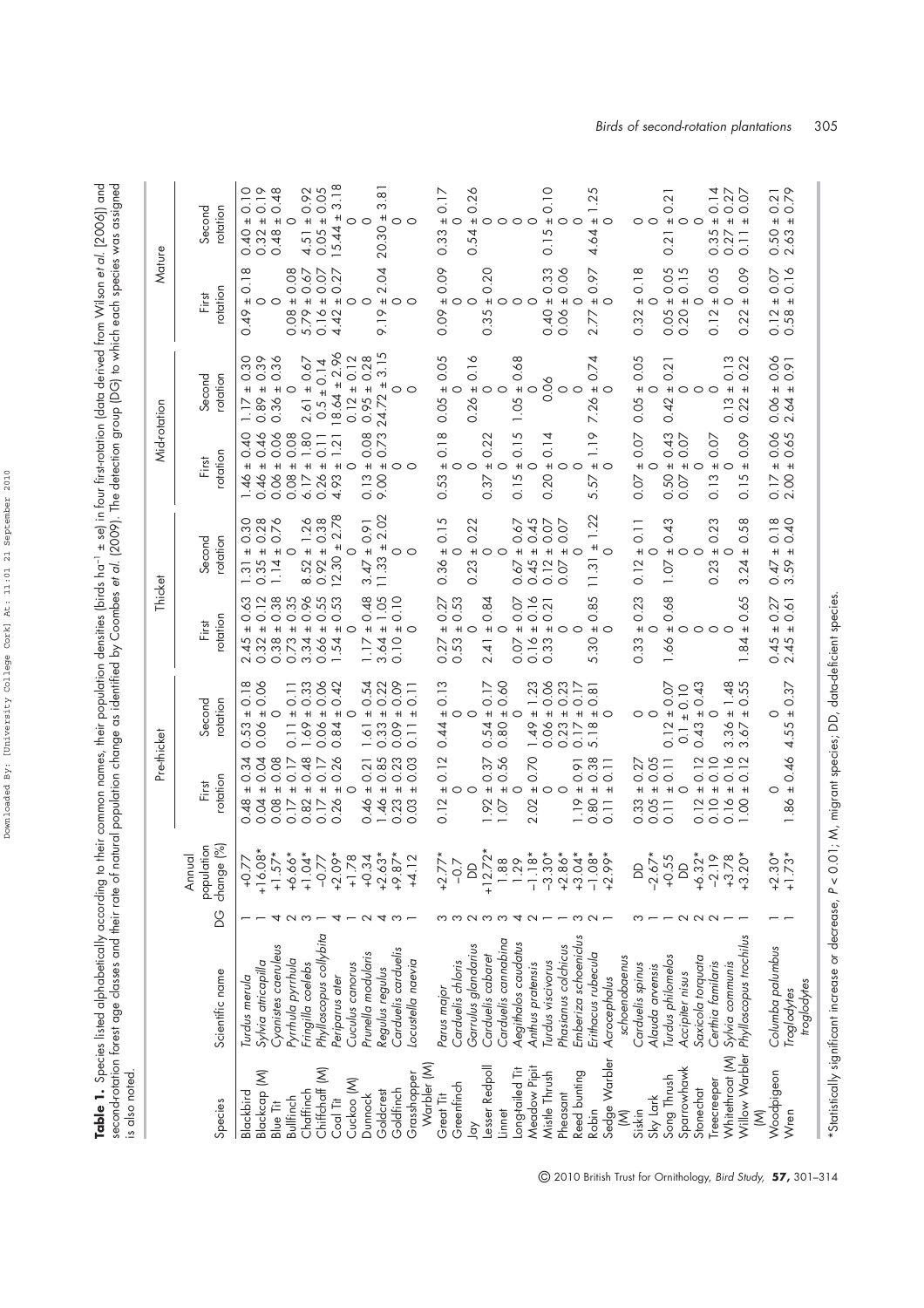#### **Comparisons between rotations**

The findings of this study were compared with those of a recent study of first-rotation forests in Ireland (Wilson *et al.* 2006) to investigate differences in both vegetation and the bird community between rotations. Mann–Whitney *U*-tests were used to compare vegetation, while GLMs assuming a Poisson distribution were used to compare species richness, total bird density and migrant density between first- and second-rotation forests. Poisson glm was deemed most suitable as species richness was count data, and densities were derived from count data (Zuur *et al.* 2009). To perform this test, we used a model with only one explanatory variable, rotation, and carried out a GLM for each combination of age class and response variable (species richness; total bird density; and migrant density). In each of these models, the significance of just one explanatory variable (rotation) was tested against the null model. Models were checked for over-dispersion and corrected if necessary by fitting a quasi-Poisson model. To check whether any difference between rotations was due to a natural population increase in the time period (five years) between the studies, densities were corrected using annual rates of population increase calculated by the Countryside Bird Survey (Coombes *et al.* 2009) (Table 1), and models run both with the original and corrected data.

#### **RESULTS**

#### **Community structure in second-rotation forests**

A total of 51 species was recorded in second-rotation plantation forests in this study. Of these, 31 species were used in the analysis. Of the 31 species, 24 were detected in Pre-thicket, 21 in Thicket, 20 in Midrotation and 17 in Mature forests (Table 1).

NMS ordination explained 96% of the variation in the species density data in second-rotation forests with Axis 1 accounting for 89% and Axis 2, 7%. The ordination identified three main groups of sites: Prethicket separated from the rest of the age classes along Axis 1 and showed a large amount of inter-site variation across Axis 2. Thicket separated from Pre-thicket across Axis 1 and, to a lesser extent, across Axis 2. Thicket also separated from Mid-rotation and Mature across Axis 1. However, Mid-rotation and Mature did not separate clearly from each other along either axis one or two (Fig. 2 ). These two age classes were therefore combined into a Closed canopy age class for further analyses. There was no significant difference between the slopes of the rank-abundance curves in any of the age classes (Kolmogorov–Smirnov: Prethicket versus Thicket,  $\zeta = 0.48$ ,  $P > 0.05$ ; Pre-thicket versus Closed canopy,  $\zeta = 1.02$ ,  $P > 0.05$ ; Thicket versus Closed canopy,  $z = 0.93$ ,  $P > 0.05$ ) (Fig 3).

Indicator species for Pre-thicket included Lesser Redpoll *Carduelis cabaret* (Indicator value 80%, *P* < 0.01) and Whitethroat (80%, *P* < 0.01). Indicators for Thicket were Chaffinch *Fringilla coelebs* (62%, *P* < 0.01); Coal Tit *Periparus ater* (41%, *P* < 0.01); Hedge Accentor (Dunnock) *Prunella modularis*, (63%, *P* < 0.05); Song Thrush *Turdus philomelos* (57%, *P* < 0.05); and European Robin *Erithacus rubecula* (50%, *P* < 0.01), while indicator species for the Closed canopy age class were Coal Tit *P. ater* (56%, *P* < 0.01) and Goldcrest *Regulus regulus*  $(66\%, P < 0.01)$ .

## **Species richness, total bird density and migrant bird density**

There was no significant difference in mean species richness between Pre-thicket, Thicket or Closed canopy (*H* = 1.28, *P* > 0.05). Total bird density was significantly different between the age classes  $(H = 11.17, P < 0.01)$ . Both Thicket ( $Q = 2.78$ ,  $P < 0.05$ ) and Closed canopy ( $Q =$ 2.69, *P* < 0.05) had significantly higher bird density than Pre-thicket, but there was no significant difference between Thicket and Closed canopy  $(Q = 0.52, P > 0.05)$ . Migrant density also differed significantly between the age classes  $(H = 12.88, P < 0.01)$ , being significantly lower in Closed canopy than in Thicket ( $Q = 2.53$ ,  $P < 0.05$ ) and Pre-thicket ( $Q = 3.02$ ,  $P < 0.01$ ). However, there was no significant difference in migrant density between Thicket and Pre-thicket ( $Q = 0.86$ ,  $P > 0.05$ ) (Table 2).

#### **Comparison with first-rotation forests**

Shrub cover in Pre-thicket was significantly higher in the second rotation than the first  $(U = 0.0, P < 0.05)$ while field cover was significantly higher in the first rotation than in the second  $(U = 0.0, P < 0.05)$ . Canopy cover and height did not differ significantly between rotations. In Thicket, only field cover differed significantly between rotations, being higher in the first rotation than the second ( $U = 0.0$ ,  $P < 0.05$ ). In Closed canopy, both canopy cover  $(U = 16.0, P < 0.05)$  and field cover  $(U = 10.0, P < 0.01)$  were significantly higher in the first rotation than in the second (Table 3).

Species richness did not differ significantly between rotations in any of the three age class (Pre-thicket,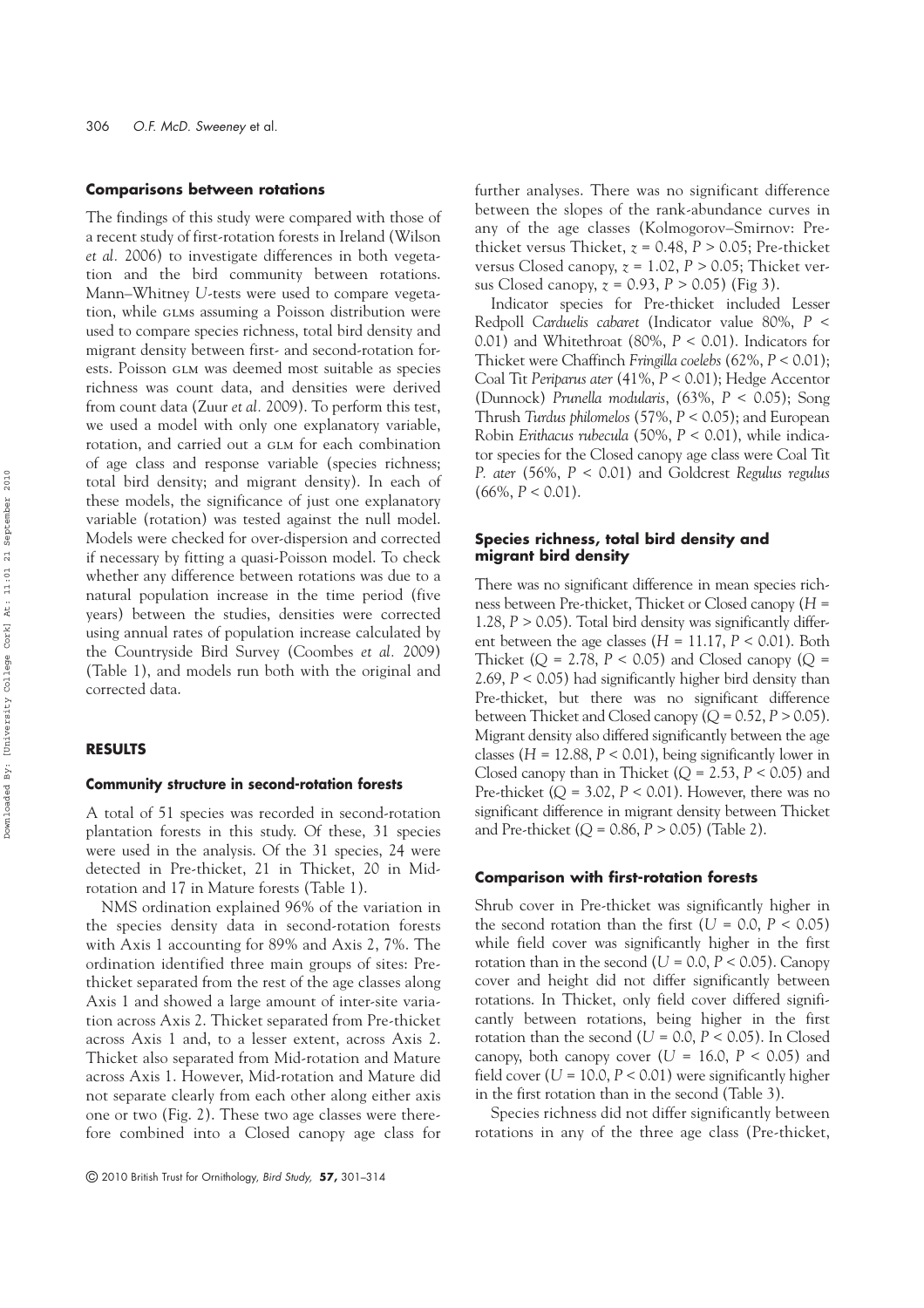

Figure 2. Non-metric multidimensional scaling biplot of site bird species densities and vegetation components in second-rotation Sitka spruce plantations. A, Pre-thicket;  $\bullet$ , Thicket;  $\blacksquare$ , Mid-rotation;  $\bullet$ , Mature; Axis 1,  $r^2 = 0.89$ ; Axis 2,  $r^2 = 0.070$ ; final stress for 2D solution = 6.961; final instability = 0.00000; species with an indicator value of 40% or more and with a P-value of < 0.05 are displayed; CH, Chaffinch Fringilla coelebs; CT, Coal Tit Periparus ater; D, Hedge Accentor (Dunnock) Prunella modularis; GC, Goldcrest Regulus regulus; LR, Lesser Redpoll Carduelis cabaret; R, European Robin Erithacus rubecula; ST, Song Thrush Turdus philomelos; WH, Common Whitethroat Sylvia communis.

*z* = −0.063, *P* > 0.05; Thicket, *z* = −0.522, *P* > 005; Closed canopy *z* = −0.947, *P* > 0.05). Total bird density was significantly higher in the second-rotation in all three age classes (Pre-thicket, *t* = 2.137, *P* < 0.01; Thicket, *t* = 3.860, *P* < 0.01; Closed canopy, *t* = 4.963, *P* < 0.01), and migrant bird density was significantly higher in the second rotation in Pre-thicket  $(t =$ 3.394, *P* < 0.01). There was no significant difference in migrant density between rotations in the other age classes (Thicket, *z* = 0.433, *P* > 0.05; Closed canopy, *z* = −0.217, *P* > 0.05) (Table 2 ).

Correcting the data for natural population increase resulted in a decrease of between 5 and 10% in total bird density in each age class (Fig. 4 ). When re-analysed, there was no significant difference in total bird density between rotations in Prethicket ( $t = 1.88$ ,  $P = 0.07$ ), but total bird density remained significantly higher in the second rotation in both Thicket  $(t = 3.637, P < 0.01)$  and Closed canopy ( $t = 4.361$ ,  $P < 0.01$ ). Migrant density remained significantly higher in the second rotation in Pre-thicket ( $t = 3.309$ ,  $P < 0.01$ ).

The difference in density between rotations in Thicket and Closed canopy was largely driven by two abundant species: Coal Tit and Goldcrest (Table 1). Because of their numbers in the field, density estimates generated using DISTANCE are particularly susceptible to observer bias for these species. To test whether the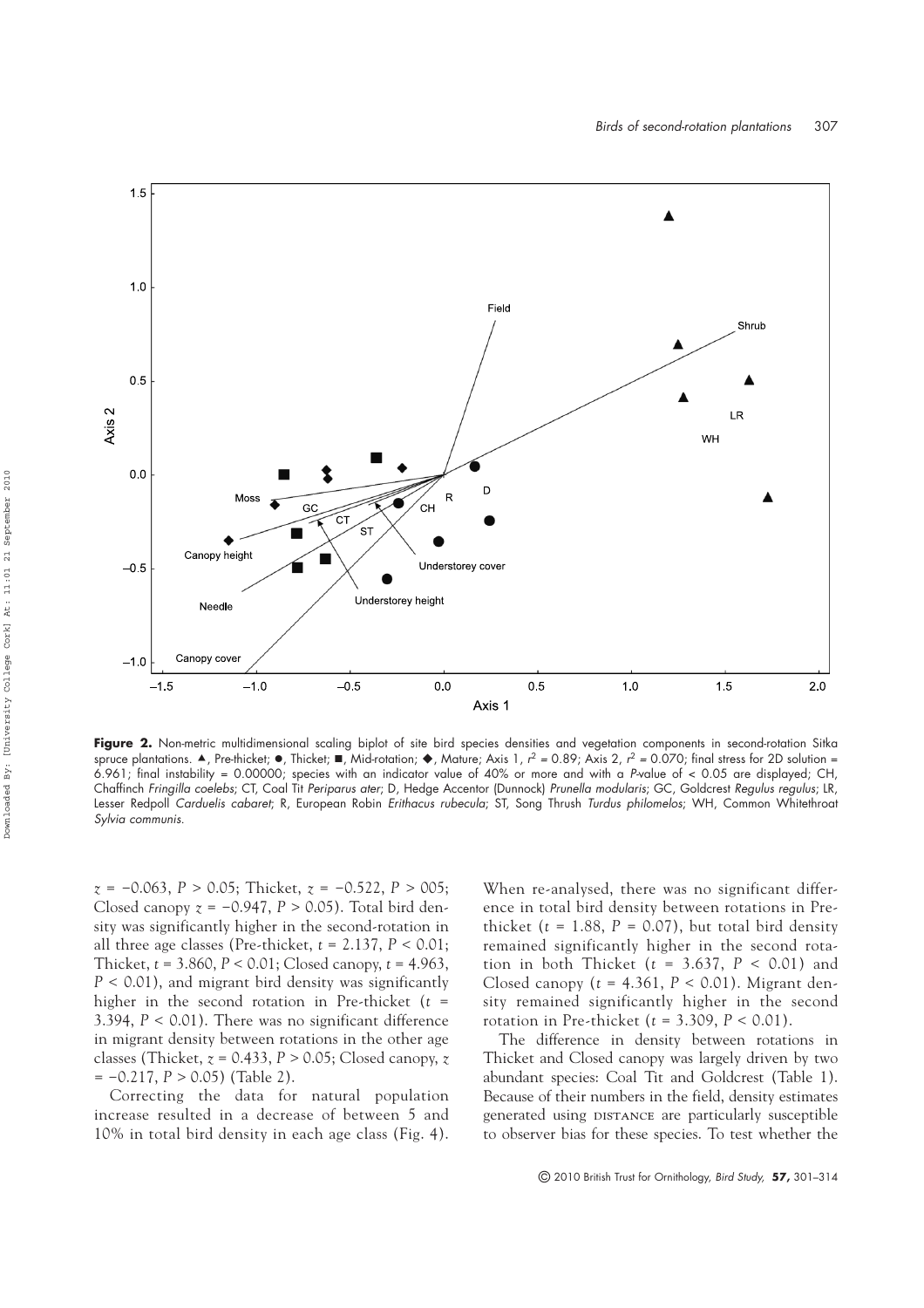

Figure 3. Rank-abundance curves of the bird populations in Pre-thicket (A), Thicket (O) and Closed canopy (**=**) second-rotation Sitka Spruce plantations.

Table 2. Mean species richness, total bird density and migrant bird density (± se) in three age classes in first-rotation (data derived from Wilson et al. [2006]) and second-rotation forests.

|                                         |                                                          | Species richness                                         |                                                          | Total bird density (birds $ha^{-1}$ )                        | Migrant bird density (birds $ha^{-1}$ )               |                                                        |  |
|-----------------------------------------|----------------------------------------------------------|----------------------------------------------------------|----------------------------------------------------------|--------------------------------------------------------------|-------------------------------------------------------|--------------------------------------------------------|--|
| Age class                               | First rotation                                           | Second rotation                                          | First rotation                                           | Second rotation                                              | First rotation                                        | Second rotation                                        |  |
| Pre-thicket<br>Thicket<br>Closed canopy | $12.75 \pm 2.17$<br>$14.50 \pm 1.32$<br>$12.75 \pm 1.79$ | $12.60 \pm 1.21$<br>$13.20 \pm 1.50$<br>$11.20 \pm 0.77$ | $15.16 \pm 2.67$<br>$30.11 \pm 4.56$<br>$29.05 \pm 3.79$ | $26.57 \pm 4.98*$<br>$61.24 \pm 4.84*$<br>$56.73 \pm 4.62^*$ | $1.51 \pm 0.14$<br>$2.82 \pm 0.57$<br>$0.43 \pm 0.09$ | $7.26 \pm 1.93*$<br>$4.51 \pm 0.67$<br>$1.34 \pm 0.44$ |  |

Species richness was calculated as the cumulative number of species recorded at each site between the morning and afternoon visits; \*statistically significant difference between rotations  $(P < 0.01)$ .

Table 3. Canopy height and percentage cover (± se) of vegetation variables from first (from Wilson et al. [2006]) and second-rotation plantation forest in three age classes.

|                                         |                                                                 | Canopy height                  |                                                                 | Canopy cover                     |                                               | Shrub cover                                  |                                                        | Field cover                                 |  |
|-----------------------------------------|-----------------------------------------------------------------|--------------------------------|-----------------------------------------------------------------|----------------------------------|-----------------------------------------------|----------------------------------------------|--------------------------------------------------------|---------------------------------------------|--|
| Age class                               | First<br>rotation                                               | Second<br>rotation             | First<br>rotation                                               | Second<br>rotation               | First<br>rotation                             | Second<br>rotation                           | First<br>rotation                                      | Second<br>rotation                          |  |
| Pre-thicket<br>Thicket<br>Closed canopy | $2.2 \pm 0.2$<br>$5.7 \pm 0.6$<br>$12.6 \pm 0.6$ 13.1 $\pm$ 1.1 | $2.8 \pm 0.3$<br>$5.9 \pm 0.4$ | $247 + 67$<br>$62.0 \pm 7.0$<br>$73.0 \pm 2.9$ * 64.8 $\pm 2.4$ | $29.8 \pm 3.1$<br>$75.3 \pm 5.1$ | $11.4 \pm 5.4$<br>$15.0 \pm 6.9$<br>$47 + 14$ | $46.3 \pm 4.2^*$<br>$120 + 30$<br>$5.5 + 19$ | $89.0 \pm 4.9*$<br>$48.1 \pm 10.0*$<br>$37.5 + 8.8$ ** | $31.3 + 10$<br>$17.2 \pm 3.4$<br>$117 + 59$ |  |

Age class names differ from those used in Wilson et al. (2006): Pre-thicket = Younger; Thicket = Intermediate; Closed canopy = Older; \*Statistically significant difference between rotations (P < 0.05); \*\*statistically significant difference between rotations (P < 0.01).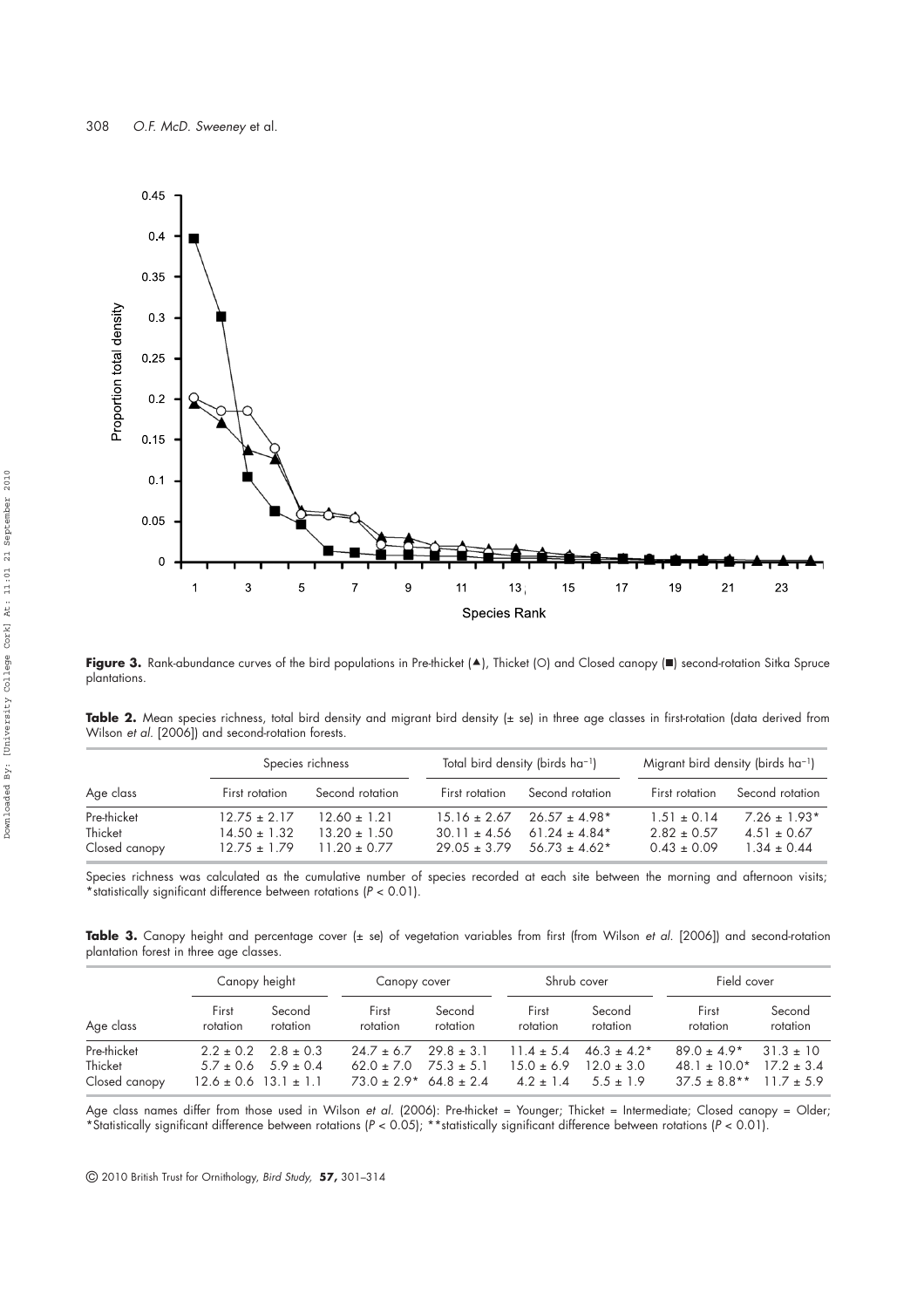

Figure 4. Total bird density (± se) before (dark bars) and after (open bars) correcting for natural population increase.

observed differences were influenced by these species, the values for these species were removed and the data, corrected for population increase, re-analysed. Total bird density was significantly higher in the second rotation in Pre-thicket and Thicket (Pre-thicket, *t* = 2.183, *P* < 0.04; Thicket, *t* = 2.047, *P* = 0.05) in the second rotation, but there was no significant difference between rotations in Closed canopy  $(t = 0.363, P =$ 0.72) (Fig. 5). Species richness and migrant density were unaffected by the removal of these species from analysis.

# **DISCUSSION**

## **Bird communities in second-rotation forests**

Prior to canopy closure, plantations are occupied by bird species characteristic of open habitats (Askins *et al.* 2007), which are replaced by generalist and forest adapted species as canopy closure progresses (Humphrey *et al.* 2003, Wilson *et al.* 2006). In this study, Redpoll and Whitethroat – both species that are closely associated with open

habitats – were identified as indicators for Pre-thicket. Coal Tit, Chaffinch, Dunnock, Song Thrush and Robin – indicators for Thicket – are all typical of wooded habitats. Coal Tit was also an indicator for Closed canopy, and the fact that Coal Tit had a higher indicator value for this age class reflects the fact that this species, as well as Goldcrest, favours mature coniferous forests (Snow & Perrins 1998). The results of this study are therefore consistent with those of previous research that has identified changes in bird assemblages as plantations mature.

Early successional forests can be important in the conservation of open habitat specialists (Dettmers 2003, Wilson *et al.* 2006, Burton 2007). Some of the species, including some long-distance migrants, that were found predominantly in Pre-thicket in this study have undergone recent population declines elsewhere in their ranges (Hewson & Noble 2009). Our results therefore support the suggestion that young forests provide important breeding sites for open habitat birds. Common Linnet *Carduelis cannabina* and Common Grasshopper Warbler *Locustella naevia* were both found in Pre-thicket in this study and are on the Amber list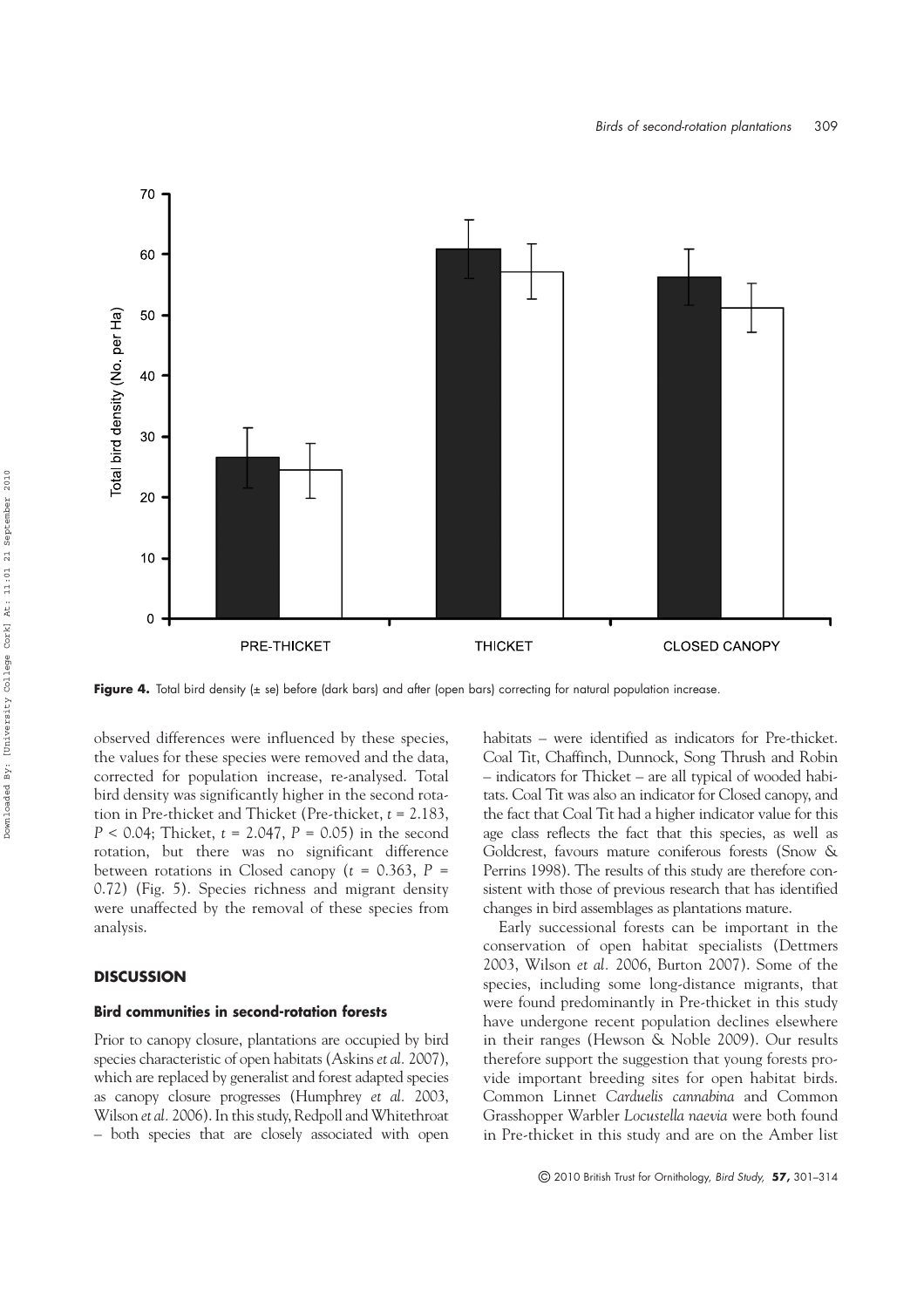

Figure 5. Total bird density (± se) corrected for natural population increase and excluding Coal Tit and Goldcrest in three age classes in first (dark bars) and second (open bars) rotation Sitka Spruce plantations.

in Ireland. Common Linnet is also a Species of European Concern (Lynas *et al.* 2007). No species of conservation concern were recorded in forests in older age classes in this study.

Thicket supported the highest bird density; similar to the findings of a previous study that used broader age classes (Patterson *et al.* 1995). This may be because of the fact that, unlike other age classes, Thicket held relatively high densities of both migrants and resident species. In contrast, migrant density was lower in Closed canopy (Table 2).

Bird species richness was similar between the different age classes despite some turnover in species as plantations matured. Twenty-four species were recorded in Pre-thicket and 21 in Closed canopy, with 13 species common to both age classes. This species turnover is illustrated by the ordination, where Pre-thicket separated clearly from the other age classes. This pattern has also been shown for plantation forests in Britain (Fuller & Browne 2003). These authors point out that the separation of Pre-thicket highlights the importance of this age class to the bird diversity of the commercial forest cycle as the bird assemblage is markedly distinct, whereas those of the other age classes more closely resemble each other.

Closed canopy tended to be occupied by a suite of generalist and forest-adapted species while Pre-thicket was occupied by less common open-habitat specialists, as well as some species found in other age classes. This overlap may be because of the lack of forest bird specialists in Ireland. Island biogeographical factors (Kelly 2008), an east-to-west decrease in bird species richness within Europe (Fuller *et al.* 2007), and historical loss of species owing to extensive deforestation (Yalden & Carthy 2004, Rackham 2006) are possible explanations for this pattern. The generalist nature of the Irish avifauna means that plantation forests support a significant proportion of the terrestrial bird fauna (O'Halloran *et al.* 1998).

Although their slopes were not significantly different, the rank-abundance curves suggest a change in community structure between Pre-thicket and Thicket and the Closed canopy age class. The steep curve in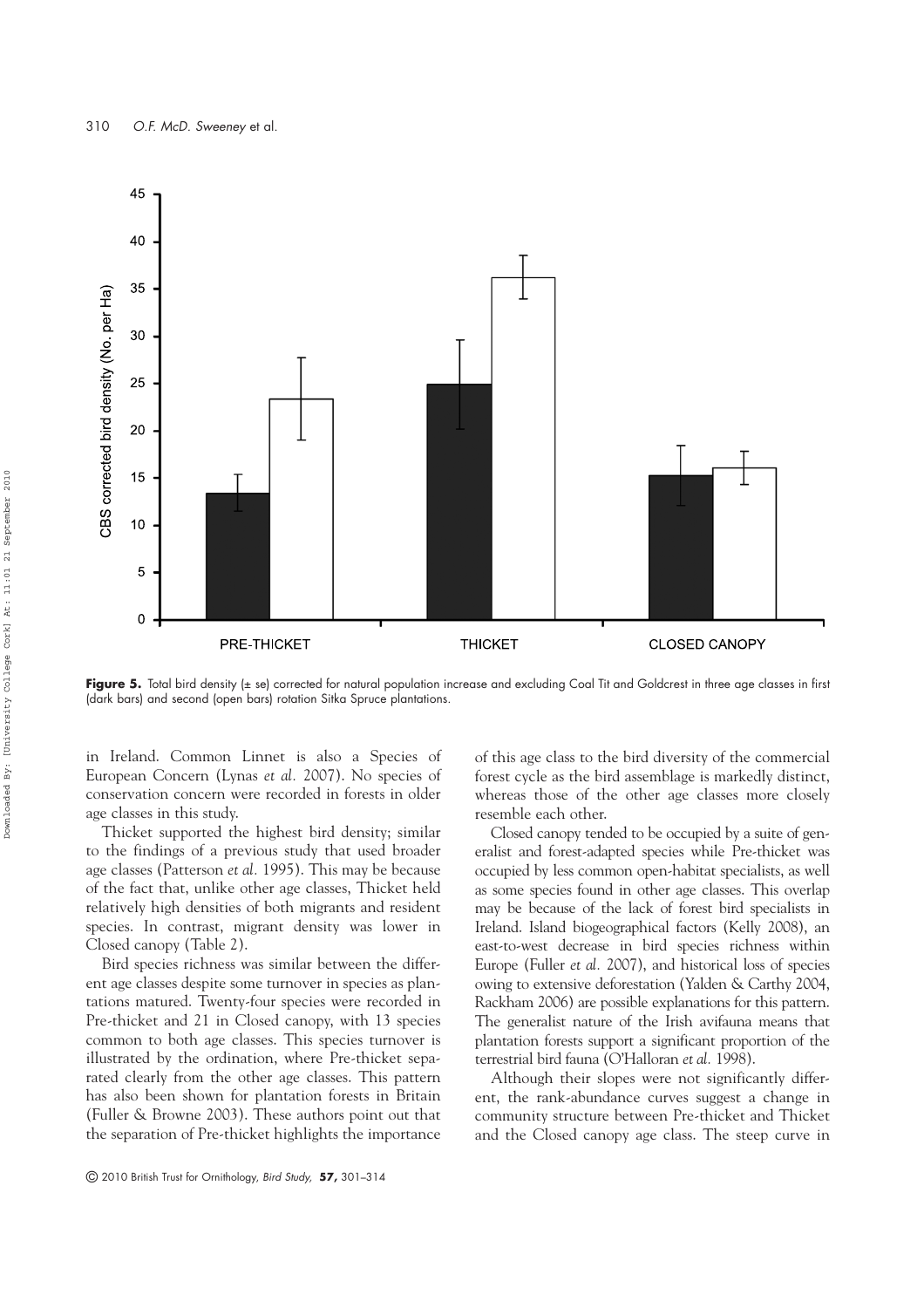2010

the Closed canopy age class shows that, as plantations mature, the bird community becomes dominated by a small number of common species despite the fact that species richness remains similar throughout the remainder of the forest cycle.

Migrant bird densities in Closed canopy forests were lower than in other age classes because most migrant passerines to Ireland are typical of non-forest habitats (Fuller 1995, Snow & Perrins 1998, Robinson 2005). In Great Britain, the proportion of migrants in first-rotation plantations is greatest in young and mature forests, with lower numbers present in intermediate stages (Donald *et al.* 1998). The mature forests with high migrant densities in that study were between 50 and 90 years old, whereas the maximum age of Closed canopy forests in our study was 50 years. Most commercial plantations in Ireland are felled at or before this age. However, the forest migrants such as Common Redstart *Phoenicurus phoenicurus*, Wood Warbler *Phylloscopus sibilatrix* and Pied Flycatcher *Ficedula hypoleuca*, typical of forest habitats and partially responsible for the observed increase in migrants in later growth stages in Great Britain, are all but absent from Ireland. It is not completely clear whether this pattern is because of biogeographical factors such as Ireland's distance from migration pathways, or to historical deforestation. The fact that the aforementioned migrants breed in large numbers on the western seaboard of Britain (Robinson 2005), but are almost entirely absent in eastern counties of Ireland (such as Wicklow) that possess some apparently suitable habitat, suggests that deforestation alone cannot account for their absence. The absence of these species may limit the potential for increases in migrant density in later age classes, even if Irish plantations were allowed to develop beyond commercial maturity, but this could be tested by allowing some plantations to over-mature.

#### **Vegetation structure and differences between rotations**

The ordination (Fig. 2) represents a gradient from immature, structurally diverse Pre-thicket forests characterized by high shrub cover and a low, open canopy on the right, through to commercially mature plantations characterized by high needle and moss cover and low shrub cover on the left. There is little difference in forest structure between Mid-rotation and Mature forests and hence little change in bird habitat in the last 20 years of a forest's rotation, which helps to explain the overlap in the bird communities of these age classes.

Shrubs benefit birds by increasing habitat heterogeneity (Berg 2002, Diaz 2006) and providing nest-sites and invertebrate prey (Quine *et al.* 2007). In light of this, the fact that the forests with the highest levels of shrub cover, Pre-thicket, also had the lowest total bird density in both rotations initially appears counter-intuitive. Low bird density has previously been noted in young plantations (Bibby *et al.* 1985, Donald *et al.* 1998) and may be because of the lower surface area of the crowns and trunks of small trees for foraging and nesting.

Despite there being no significant difference in total bird density between rotations in Pre-thicket after correcting for natural population increase, second-rotation Pre-thicket did support significantly higher migrant bird density than first-rotation Pre-thicket. This likely reflects the fact that many migrant passerines to Ireland utilize shrubs for nesting or foraging (Fuller 1995, Snow & Perrins 1998, Robinson 2005), and the higher shrub cover in the second rotation increased the carrying capacity of this age class for such migrant species. However, some resident species, notably Sky Lark *Alauda arvensis* which is a species of conservation concern (Lynas *et al.* 2007), were recorded at lower density in second-rotation Pre-thicket than in the first rotation. Sky Lark requires open ground for nesting (Snow & Perrins 1998) and the increase in shrub cover may render second-rotation Pre-thicket less suitable than first-rotation Pre-thicket for this species. A similar mechanism may explain the lower densities of Meadow Pipit *Anthus pratensis* and Reed Bunting *Emberiza schoeniclus* in second-rotation Pre-thicket.

The indicator species for the three age classes in this study differed slightly from those of the three age classes in the first rotation (Wilson *et al.* 2006), but there was considerable overlap. This suggests that, although differences exist in both vegetation structure and the bird communities of a particular age class in different rotations, these differences are not fundamental enough to change their suitability to particular species. For example, Chaffinch was an indicator of Closed canopy forest in the first rotation and Thicket in the second, but it seems unlikely that this pattern is driven by fundamental differences in second-rotation forests. Chaffinch is a widespread generalist species and was also present at relatively high density in second-rotation Closed canopy.

Second-rotation forests differ from those of the firstrotation in their pre-planting state. While afforestation typically involves a change from open habitat to forest, second-rotation plantations replace recently harvested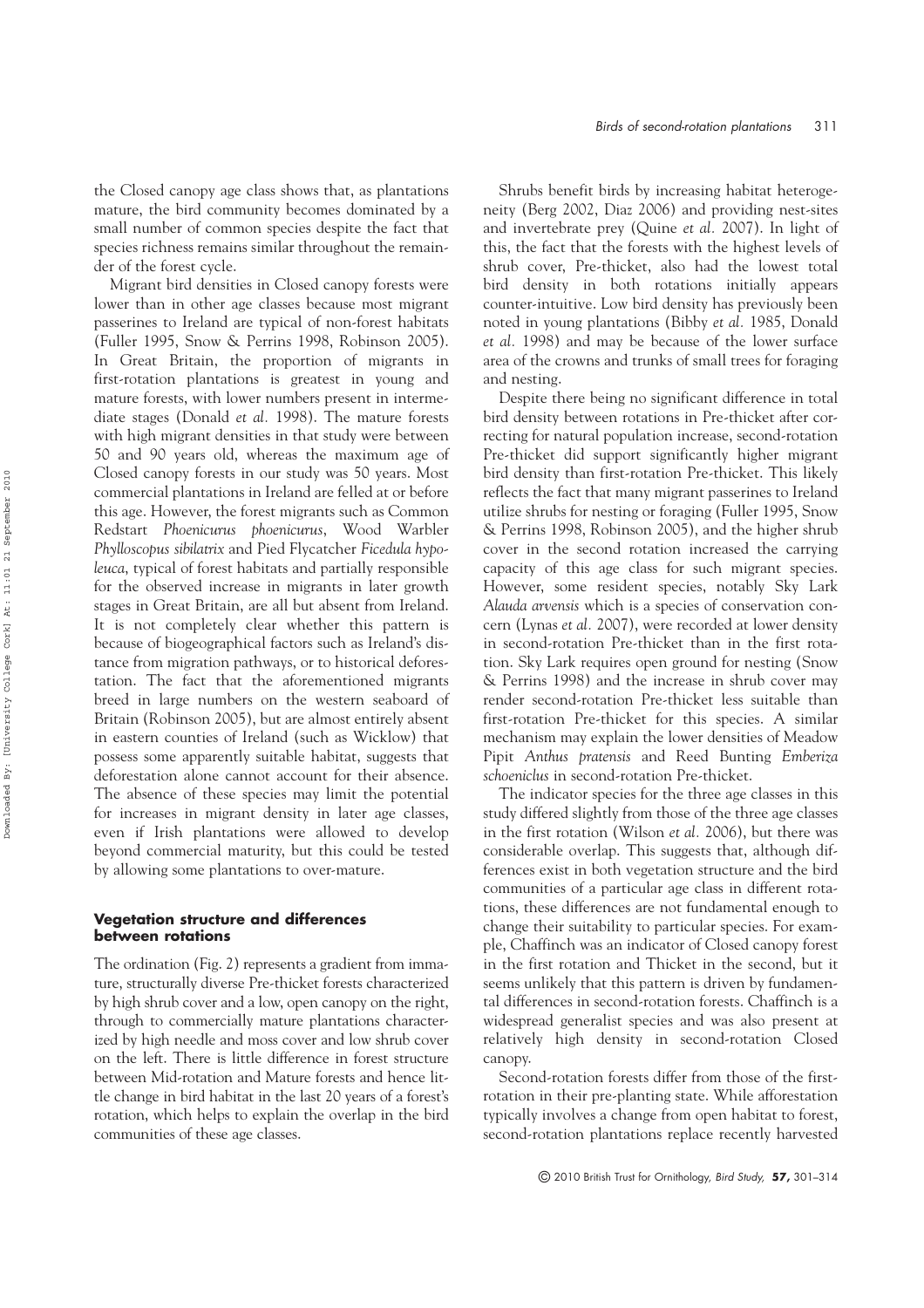forests. Forestry activities can affect soils (Worrell & Hampson 1997), and the productivity of a site may increase in later rotations as a result of deposited organic matter (Fox 2000). Additionally, young stands of second-rotation forests may differ structurally from first-rotation stands because non-crop tree species have had more time to colonize both prior to and following clear felling (Cooper *et al.* 2008). Because changes in bird communities are often related to changes in vegetation (Cherkaoui *et al.* 2009, Nikolov 2009) we may, therefore, expect young second-rotation plantations to have a higher carrying capacity for birds than similarlyaged first-rotation plantations.

However, the greatest differences between rotations were found in later age classes when structural complexity was low in second-rotation forests, and differences in vegetation between rotations were small. In Closed canopy, differences between rotations were largely due to increases in two species, Coal Tit and Goldcrest and, when these species were removed, the difference in total density between rotations in Closed canopy was no longer significant (Fig. 5). Work is ongoing to test whether invertebrate abundance is different between rotations, and whether this can explain the difference in Coal Tit and Goldcrest density. Populations of both Coal Tit and Goldcrest are increasing in Ireland, perhaps as a consequence of increasing plantation forest cover, and so natural population increase in the time period between the firstand second-rotation fieldwork may also account for some of the difference. Finally, because different observers were used in the first- and second-rotation fieldwork and density estimations of Coal Tit and Goldcrest are particularly prone to observer differences, it is difficult to exclude completely an affect of observer on the densities of these species.

Bird density remained higher in second-rotation Thicket after the removal of Coal Tit and Goldcrest, despite a reduction in shrub and field cover in the second rotation. Some birds may utilize young plantation trees as tall shrubs (Loyn *et al.* 2007), and the slightly taller trees and higher canopy cover in the second rotation (Table 3) may, therefore, have provided more nesting and foraging opportunities. The increase in canopy cover in second-rotation Thicket may reflect a slight improvement in growth rates of the crop species in the second rotation. The higher densities of Robin and Chaffinch in second-rotation Thicket are difficult to explain as shrub and canopy cover were similar between rotations. Both are generalist species that thrive in a range of habitats, although Robin may benefit from brash piles in second-rotation forests left over after clear-felling (Snow & Perrins 1998).

Migrant birds are typically more vulnerable to decline than sedentary species (Heldbjerg & Fox 2008, Kirby *et al.* 2008). The higher density of migrants in second-rotation Pre-thicket therefore suggests that the increasing extent of second-rotation Pre-thicket in the landscape may be a positive development for such species, especially as some of the migrant species in this study have declined in other parts of their ranges (Hewson & Noble 2009). However, comparisons of densities recorded in different years must be interpreted with caution as breeding numbers of species such as Grasshopper Warbler are known to fluctuate from year to year (Snow & Perrins 1998).

# **Conclusion**

Although species richness was similar between age classes, bird assemblages of Pre-thicket and Thicket forests were more even than those of Closed canopy forests, which were dominated by two or three common species. Migrant densities were low in Closed canopy forests, likely owing to the habitat preferences of these species. Pre-thicket, and to a lesser extent Thicket, supported species that are declining elsewhere. This study supports previous findings in illustrating the importance of Pre-thicket to the diversity of coniferous plantations.

Higher migrant bird density in second-rotation Prethicket is likely linked to increased shrub cover, while differences in other age classes between rotations may be due to differences in crop vegetation structure. Differences between Closed canopy forests may also have been partially affected by observer differences, but this is unlikely to have been the case in Pre-thicket or Thicket.

The species present at higher densities in the second rotation tended to be common species, which suggests that the future expansion of second-rotation forests will not affect all species equally. Notably, some species of conservation concern were also present at higher density in young second-rotation forests than in first-rotation forests, although one was present at lower density.

The future increase of second-rotation plantations may benefit bird communities up to the point of canopy closure. However, bird assemblages in the second rotation were broadly similar to the first rotation, and became more so as the forest cycle progressed. Management, targeted at the Closed canopy stage of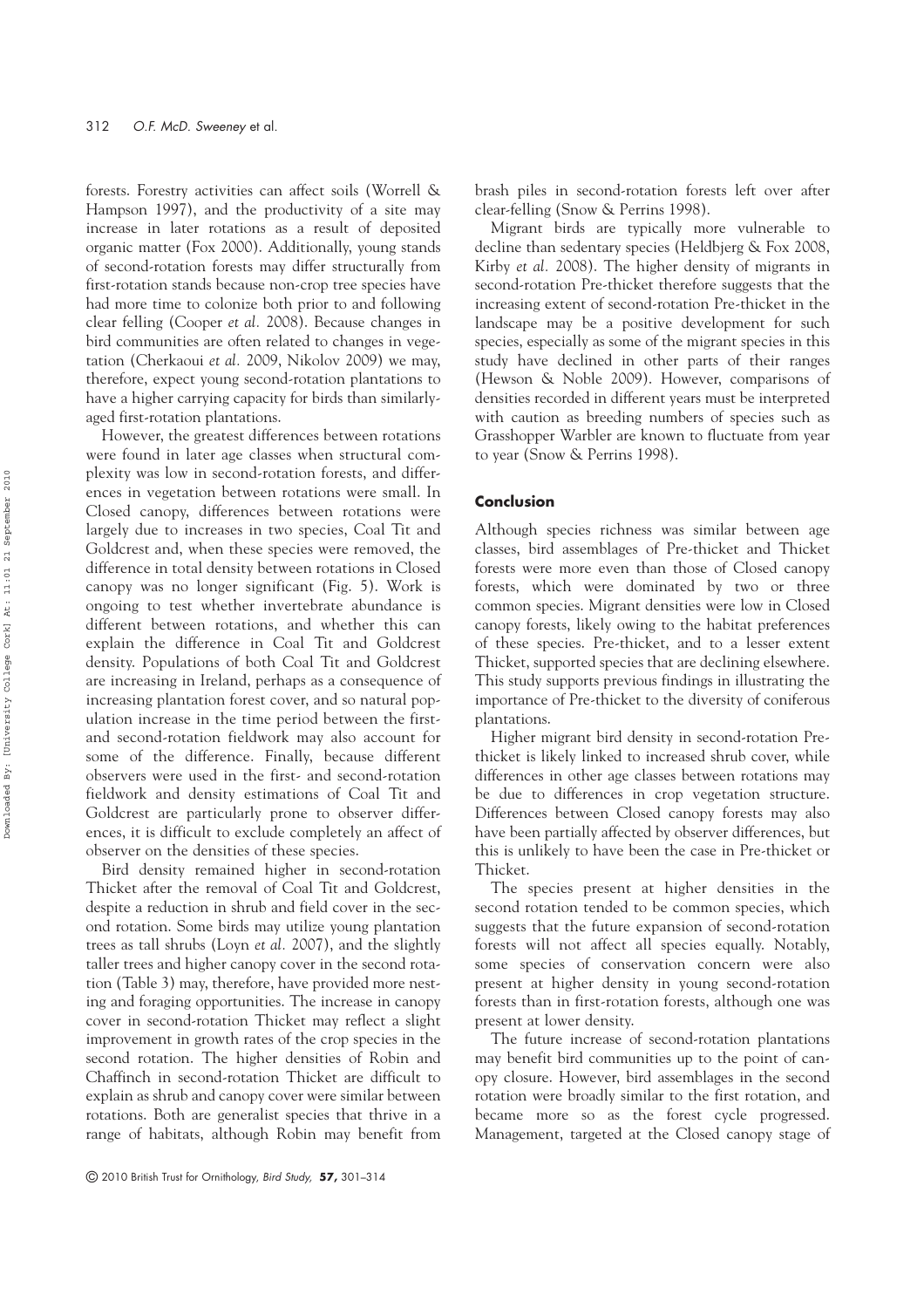#### **ACKNOWLEDGEMENTS**

wider range of species.

This project was funded by COFORD under the National Development Plan 2007–2013. Thanks to Coillte Teoranta for access to forests and for the use of their database. Dr Anne Oxbrough, Dr Linda Coote, Karen Moore, Dr Dan Chamberlain and three anonymous reviewers all made invaluable comments and suggestions on the manuscript.

#### **ENDNOTE**

a. The following NMS setup was used: random starting coordinates with 6 axes; maximum iterations = 500; 250 runs with real data; 250 runs with randomized data; stability criterion = 0.00000 with 10 iterations to evaluate stability; reduction in dimensionality at each cycle = 1 with initial step length 0.2.

### **REFERENCES**

- **Alldredge, M.W., Simons, T.R. & Pollock, K.H.** 2007. Factors affecting aural detections of songbirds. Ecol. Appl. **17:** 948–955.
- **Askins, R.A., Zuckerberg, B. & Novak, L.** 2007. Do the size and landscape context of forest openings influence the abundance and breeding success of shrubland songbirds in southern New England? Forest Ecol. Manag. **250:** 137–147.
- Berg, A. 2002. Breeding birds in short-rotation coppices on farmland in central Sweden – the importance of Salix height and adjacent habitats. Agri. Ecosyst. Environ. **90:** 265–276.
- **Bibby, C.J., Phillips, B.N. & Seddon, A.J.E.** 1985. Birds of restocked conifer plantations in Wales. J. Appl. Ecol. **22:** 619–633.
- **Bibby, C.J., Burgess, N.D. & Hill, D.A.** 2000. Bird Census Techniques. Academic Press, London.
- **Brockerhoff, E., Jactel, H., Parrotta, J., Quine, C. & Sayer, J.** 2008. Plantation forests and biodiversity: oxymoron or opportunity? Biodivers. Conserv. **17:** 925–951.
- **Buckland, S.T., Anderson, D.R., Burnhan, K.P., Laake, J.L.,**  Borchers, D.L. & Thomas, L. 2001. Introduction to Distance Sampling. Estimating Abundance of Biological Populations. Oxford University Press, Oxford.
- **Burton, N.H.K.** 2007. Influences of restock age and habitat patchiness on Tree Pipits Anthus trivialis breeding in Breckland pine plantations. Ibis **149:** 193–204.
- **Cherkaoui, I., Selmi, S., Boukhriss, J., Hamid, R.-I. & Mohammed, D.** 2009. Factors affecting bird richness in a fragmented cork oak forest in Morocco. Acta Oecol. **35:** 197–205.
- **Christian, D.P., Hoffman, W., Hanowski, J.M., Niemi, G.J. & Beyea, J.** 1998. Bird and mammal diversity on woody biomass plantations in North America. Biomass & Bioenergy **14:** 395–402.
- **Coombes, R.H., Crowe, O., Lauder, A., Lysaght, L., O'Brien, C., O'Halloran, J., O'Sullivan, O. & Tierney, T.D.** 2009. Countryside Bird Survey Report 1998–2007. BirdWatch Ireland, Wicklow, Ireland.
- **Cooper, A., McCann, T. & Ridge, D.** 2008. Vegetation development in second rotation Irish conifer plantations. Forest Ecol. Manag. **255:** 962–972.
- **Cronk, Q. & Ojeda, I.** 2008. Bird-pollinated flowers in an evolutionary and molecular context. J. Exp. Bot. **59:** 715–727.
- **Cross, J.R.** 1998. An outline and map of the potential natural vegetation of Ireland. Appl. Veg. Sci. **1:** 241–252.
- Dettmers, R. 2003. Status and conservation of shrubland birds in the northeastern US. Forest Ecol. Manag. **185:** 81–93.
- **Diaz, L.** 2006. Influences of forest type and forest structure on bird communities in oak and pine woodlands in Spain. Forest Ecol. Manag. **223:** 54–65.
- **Donald, P.F., Fuller, R.J., Evans, A.D. & Gough, S.J.** 1998. Effects of forest management and grazing on breeding bird communities in plantations of broadleaved and coniferous trees in western England. Biol. Conserv. **85:** 183–197.
- **Dufrene, M. & Legendre, P.** 1997. Species assemblages and indicator species: the need for a flexible asymmetrical approach. Ecol. Monogr. **67:** 345–366.
- **Food and Agriculture Organisation of the United Nations** 2007. State of the World's Forests 2007. FAO, Rome, Italy.
- Forest Europe. 2007. State of Europe's forests 2007. Available at: http://www.foresteurope.org/fi lestore/foresteurope/Publications/ pdf/state\_of\_europes\_forests\_2007.pdf
- Forest Service. 2000. Code of Best Forest Practice. Forest Service, Wexford, Ireland.
- **Forest Service.** 2007. National Forest Inventory Republic of Ireland. Forest Service, Wexford, Ireland.
- Fox, T.R. 2000. Sustained productivity in intensively managed forest plantations. Forest Ecol. Manag. **138:** 187–202.
- Fuller, R.J. 1995. Bird Life of Woodland and Forest. Cambridge University Press, Cambridge, UK.
- Fuller, R.J. & Browne, S. 2003. Effects of plantation structure and management on birds. In Humphrey, J., Ferris, R. & Quine, C. (eds) Biodiversity in Britain's Planted Forests. Results from the Forestry Commission's Biodiversity Assessment Project: 93–99. Forestry Commission, Edinburgh, UK.
- **Fuller, R.J., Gaston, K.J. & Quine, C.P.** 2007. Living on the edge: British and Irish woodland birds in a European context. Ibis **149:** 53–63.
- **Gómez, J.M.** 2003. Spatial patterns in long-distance dispersal of Quercus ilex acorns by jays in a heterogeneous landscape. Ecography **26:** 573–584.
- **Gunnarsson, B., Heyman, E. & Vowles, T.** 2009. Bird predation effects on bush canopy arthropods in suburban forests. Forest Ecol. Manag. **257:** 619–627.
- Heldbjerg, H. & Fox, T. 2008. Long-term population declines in Danish trans-Saharan migrant birds. Bird Study **55:** 267–279.
- **Hewson, C.M. & Noble, D.G.** 2009. Population trends of breeding birds in British woodlands over a 32-year period: relationships with food, habitat use and migratory behaviour. Ibis **151:** 464–486.
- **Humphrey, J.W., Ferris, F. & Quine, C.P.** 2003. Biodiversity in Britain's planted forests. Forestry Commission, Edinburgh, UK.
- **Iremonger, S., O'Halloran, J., Kelly, D., Wilson, M., Smith, G., Gittings, T., Giller, P.S., Mitchell, F., Oxbrough, A., Coote, L., French, L., O' Donoghue, S., McKee, A., Pithon, J., O'Sullivan, A., Neville, P., O'Donnell, V., Cummins, V., Kelly, T. & Dowding, P.** 2006. Biodiversity in Irish plantation forests. BioForest Project final synthesis report made to the EPA and COFORD.
- **Kelly, T.C.** 2008. The origin of the avifauna of Ireland. Ir. Nat. J. **Spec. Suppl.:** 97–107.
- Kirby, J.S., Stattersfield, A.J., Butchart, S.H.M., Evans, M.I., **Grimmett, R.F.A., Jones, V.R., O'Sullivan, J., Tucker, G.M. & Newton, I.** 2008. Key conservation issues for migratory land

© 2010 British Trust for Ornithology, Bird Study, **57,** 301–314